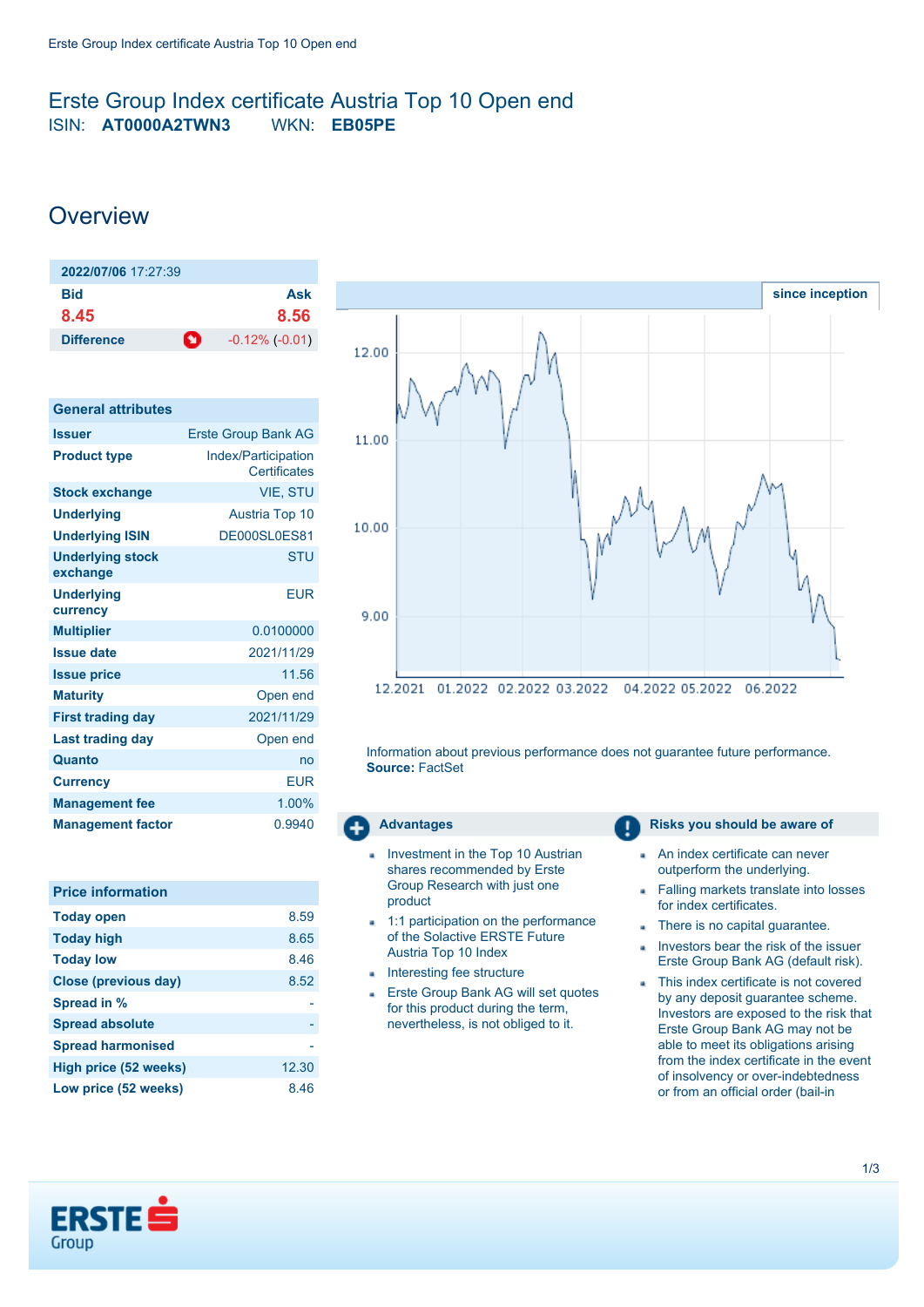| <b>Performance</b>                  |           |
|-------------------------------------|-----------|
| <b>Performance YTD in %</b>         | $-26.20%$ |
| Performance 1 month in %            | $-18.65%$ |
| Performance 6 months in %           | $-27.71%$ |
| Performance 1 year in %             |           |
| Performance 3 years in %            |           |
| Performance 5 years in %            |           |
| Performance since inception in<br>% | $-26.43%$ |

#### regime). A total loss of invested capital is possible.

#### **Index/Participation Certificates | Description**

With this Erste Group index certificate investors directly participate on the performance of the underlying instrument, Solactive ERSTE Austria Top 10 Index. This index contains up to 10 Austrian shares that have been given a recommendation by the analysts of Erste Group Research. The composition of the index is dynamic and is regularly adapted to the current recommendations of the Erste Group Research.

The certificate has an unlimited term and is suitable for long-time investment and regular investment plans. With a management fee of 1 % p.a. the cost structure is interesting. The certificate is exchange traded.

The index certificate is based on the Solactive ERSTE Austria Top 10 Index NTR. The index comprises up to 10 Austrian companies that are positively assessed by Erste Group research. For this purpose, the shares are first ranked according to the strength of the recommendation ("buy / accumulate / hold") and then selected according to their market capitalization for the index. New index constituents must have a market capitalization of at least EUR 750 million. The composition of the index is checked and recalculated on a quarterly basis ("rebalancing"). Shares that qualify for the index are equally weighted in the index, whereby one index constituent must not exceed 10% of the index. If less than 10 shares qualify for the index, the remaining investment is parked in the money market.

Details on the index can be found on the website of the index provider Solactive AG: <https://www.solactive.com/indices/?index=DE000SL0ES81>

#### **Secondary market**

During the term it is possible to sell the product during the trading hours at the exchanges, where the product is listed.